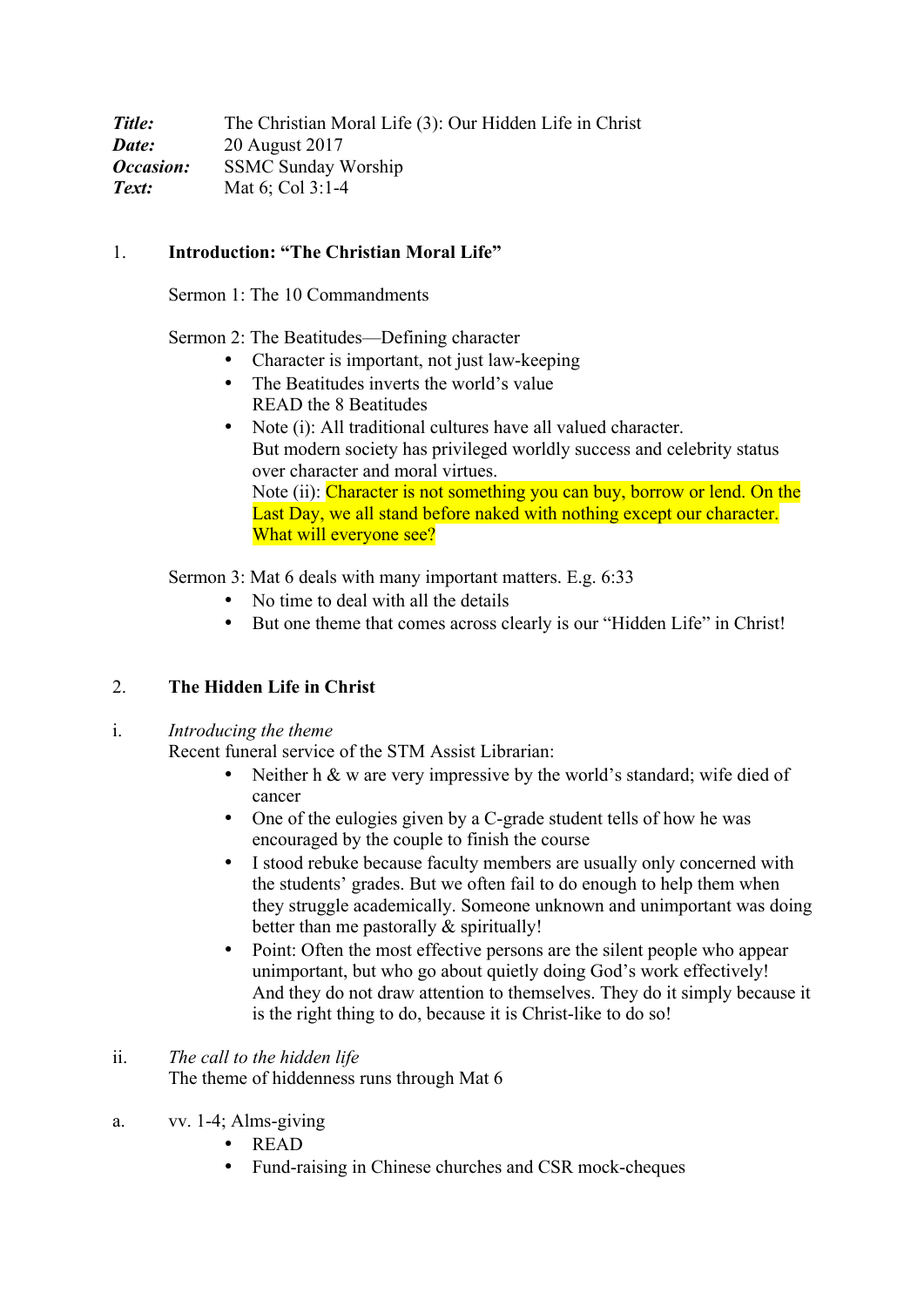But what is good for Corporate CSR is not necessary good for your spiritual life!

- Note v.2d esp. "they have received their reward already"
- b. vv.5-6; Prayer
	- READ & Explain
	- E.g. the monastic tradition; Cf. the *starets* in the Russian Orthodox Church during the period of persecution under Marxism: "It is to the starets more than anything that the Russian Orthodox Church owes its enormous staying-power." (M Bourdeaux, 1983, p. 74.)
	- Note again, "they have their reward already"
- c. vv.7-15; The Lord's Prayer
	- Not empty phrases  $&$  many words! Cf. Elijah and the priests of Baal at Mt Carmel in 1 Kings 18 where the priests of Baal shouted and prayed from morning till evening prayer time! Contrast the simplicity of Elijah's prayer in 1 Kings 18:36f!
	- vv. 8-13; model of simplicity in prayer
	- vv. 14f; forgiveness and unforgiveness wherein the theme of hiddenness comes through again! Only God and you knows whether you have truly forgiven.
- d. vv. 16-17; Fasting
	- READ & Explain
	- Don't flaunt your fasting and tell everyone! E.g. 40 days
- e. vv.19-21, 24; Where is your treasure?
	- READ & Explain
	- vv. 19-21; True treasure is hidden in God!
	- v. 24; Same theme! Who is your Master? Money that can be seen or God who cannot be seen?
	- What is it that really drives you?
- f. vv. 25-34; Security
	- Where is the ultimate source of your security?
	- We are anxious about earthly cares, and daily things: bank accounts, investments, old-age provisions, insurance, degrees and titles, etc. All these are visible!
	- Or is our true security in God who is unseen?

## 3. **Drawing the threads together**

Allow me to draw some clear themes together

i. *Hiddenness: "Your life in hidden with Christ in God"*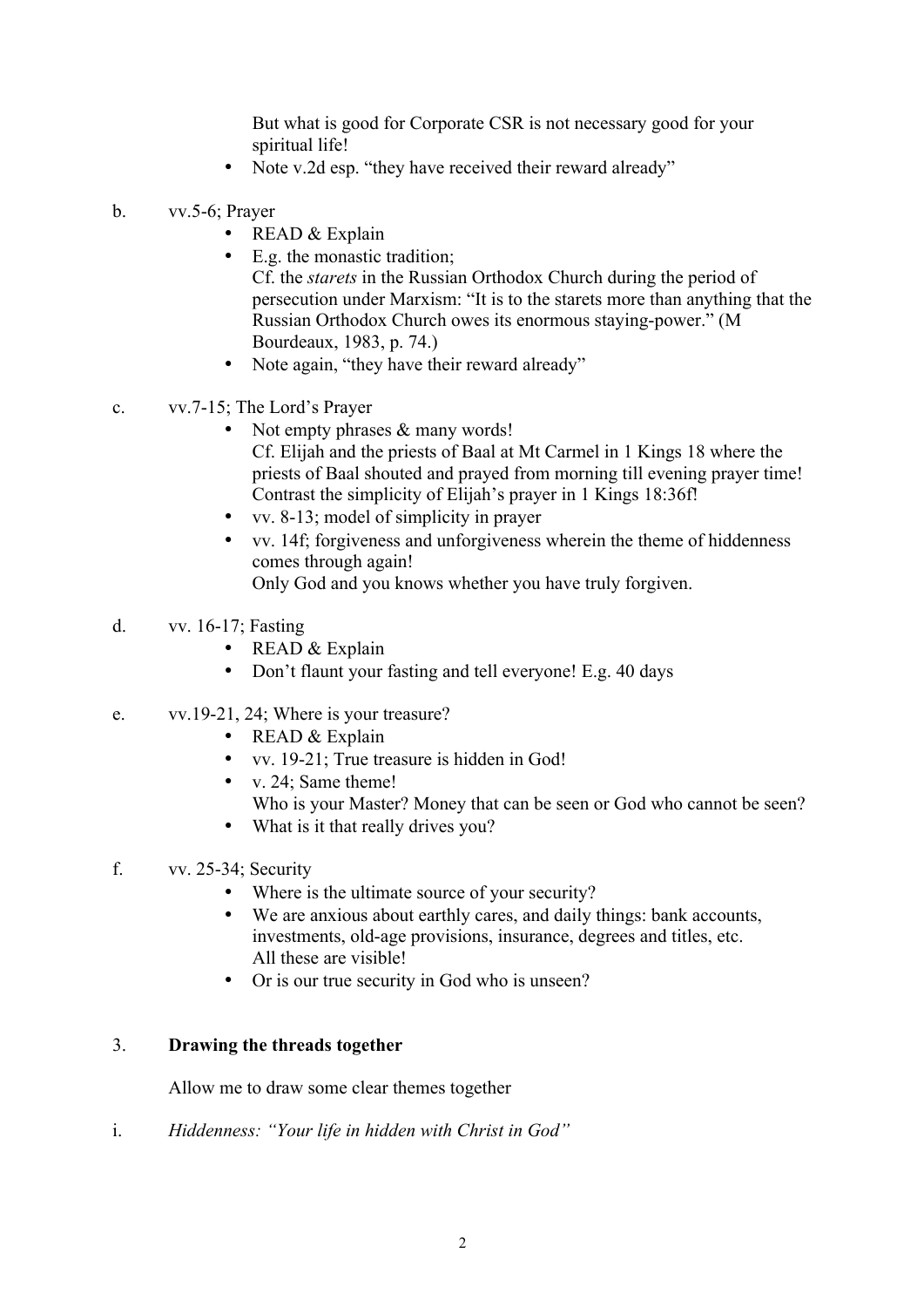- a. Jesus speaks about some of the basic things in our spiritual life: alms or tithes, prayer, fasting, treasure, security and dependence, etc. He puts a simple question to us: What reward to you seek? The world's or God's? Similarly: Where is our ultimate security or on whom do you depend? On human resources and the world's power, or on God?
- b. Col 3: 1-4 READ and explain
- c. This brings us back to the basic questions: Whose reward do we seek? And on whom do we depend for our security?
	- [1] You want the world's reward, you have got it! But if that's what you seek, that all you will get! (It is a frightening prospect on the Day of judgement! Some of those who are most highly acclaimed church leaders will be told that exactly that!)
	- [2] On what do you depend? On human resources or on God's? Two examples:
		- Sung and China: It will NOT be a work of man but of God!
		- Kimbangu
- ii. *The Christian moral life*
- a. Character is sometimes defined as what you do in the dark or when no one is looking! Note: The theme of hiddenness again! Point: Character is about YOU naked before God! What will everyone see?
- b. Christian character and the spirit of the Age we live in: There were times in the past when moral character and virtues were sought after and valued. But the world today rarely bothers.
	- [1] What matters is worldly success and celebrity status. We are encouraged to flaunt our successes and achievements: degrees, titles, offices held, positions attained, power of influence, even our spirituality! Examples: "…achievement in evangelism is unequal among women in the world!" This is the spirit of this age! And Jesus said: "You have your reward already!"
	- [2] Unfortunately this has also been true of the church Is not the focus on megachurches today another example of this? Note: I am not against the growth of the church. But historically many churches have grown wonderfully without the megachurch! So what so great about it?

In our pursuit for worldly success and glory, we forget the negative side of the megachurch: weakness of discipleship, financial accountability, abuse of power, and lack of long-term sustainability!